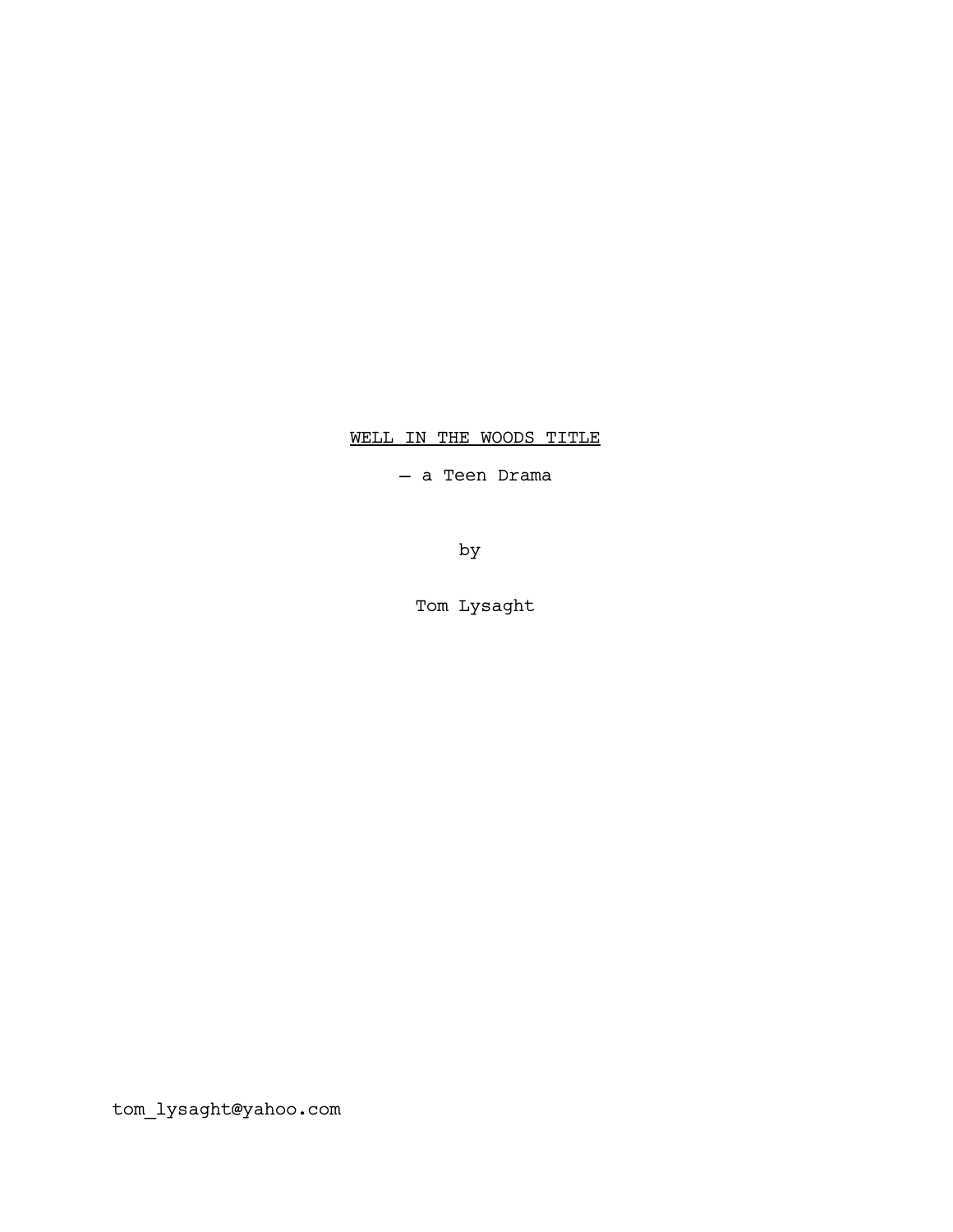### **WELL IN THE WOODS**

— a Teen Drama

### **CHARACTERS**

NARRATOR — a bard with a drum MALE CHILD — macho and in diapers LONG-GOWNED CHILD THE TWIN — Long Gowned Child's look-alike, with no face "VOICES" MONOLOGUE — a tree "GRAVE" MONOLOGUE — a tree "BOY WHO COULDN'T CRY" MONOLOGUE — a tree "GIRL WHO WOULDN'T REMEMBER" MONOLOGUE — a tree FRIEND — of Girl Who Wouldn't Remember MALE COMPANION — of Girl Who Wouldn't Remember TRIO OF FACELESS TEENS

# **NOTES**

Actors may double-up on roles.

Certain business, such as cart wheeling MALE CHILD, is written for the skills of particular actors, and should be modified to fit the talents of cast members.

The TREES are on stage at all times.

The back-drop is a scrim, your basic sheet. Signs that appear above it should do so at askew angles, in humorous, puppet theater style.

The NARRATOR functions as an M.C. at a circus, like a stage manager, a therapist, a visionary, a poet — which s/he is.

Pink Floyd's songs are *One of These Days* and *The Great Gig in the Sky.* Cat Stevens' song is *If You Want to Sing Out, Sing Out.*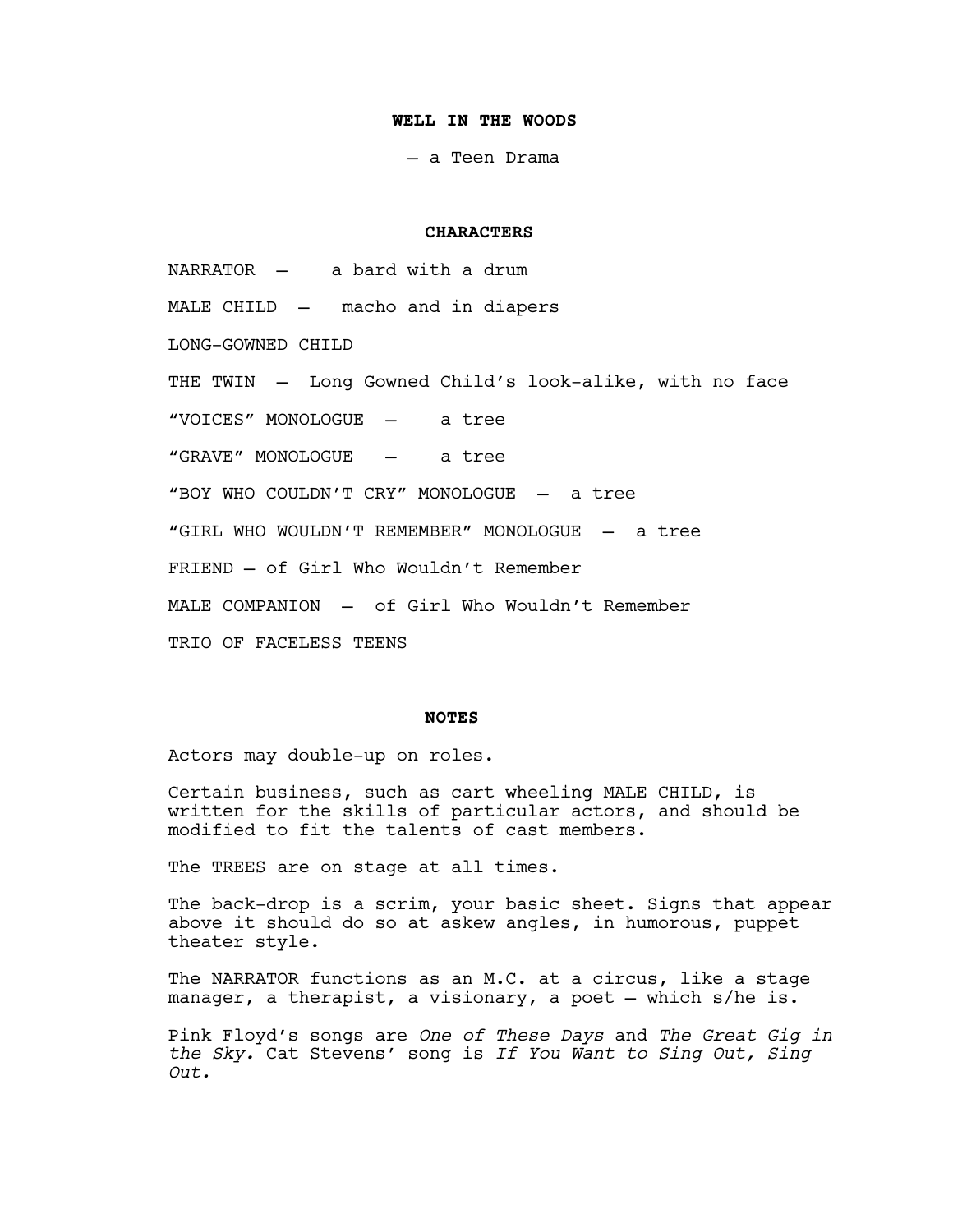#### **WELL IN THE WOODS**

[In front of a green or woodsy backdrop, various Actors stand as enchanted Trees — holding a branch, having twigs for fingers, etc. A NARRATOR with a drum roams or sits upon the stage. Dressed woodsy, s/he beats out a rhythm to the narrated tale.]

[A sign appears above the backdrop, announcing: PROLOGUE.]

### NARRATOR

Once upon a time there were parents. Long, long before divorce was fashionable. And these parents had a child.

> [A very masculine MALE CHILD in diapers, with bow in his hair, cartwheels onto the stage. He presents himself with his thumb in mouth, and then performs a back flip. Meanwhile, a music box plays *London Bridge*.]

> > NARRATOR (CONT'D)

And the child lived in a house...

[A rough sketch of an apartment complex rises above the backdrop. NARRATOR corrects him/herself.]

NARRATOR (CONT'D)

Or in an apartment. And near the house/apartment there were woods.

[Drumming stops suddenly.]

There are always woods close to home. And as the child grew up...

> [Drumming resumes. Male Child cartwheels offstage. LONG GOWNED CHILD enters.]

The woods grew all around her.

[Pink Floyd's *One of These Days*  begins. Long-Gowned Child reacts.]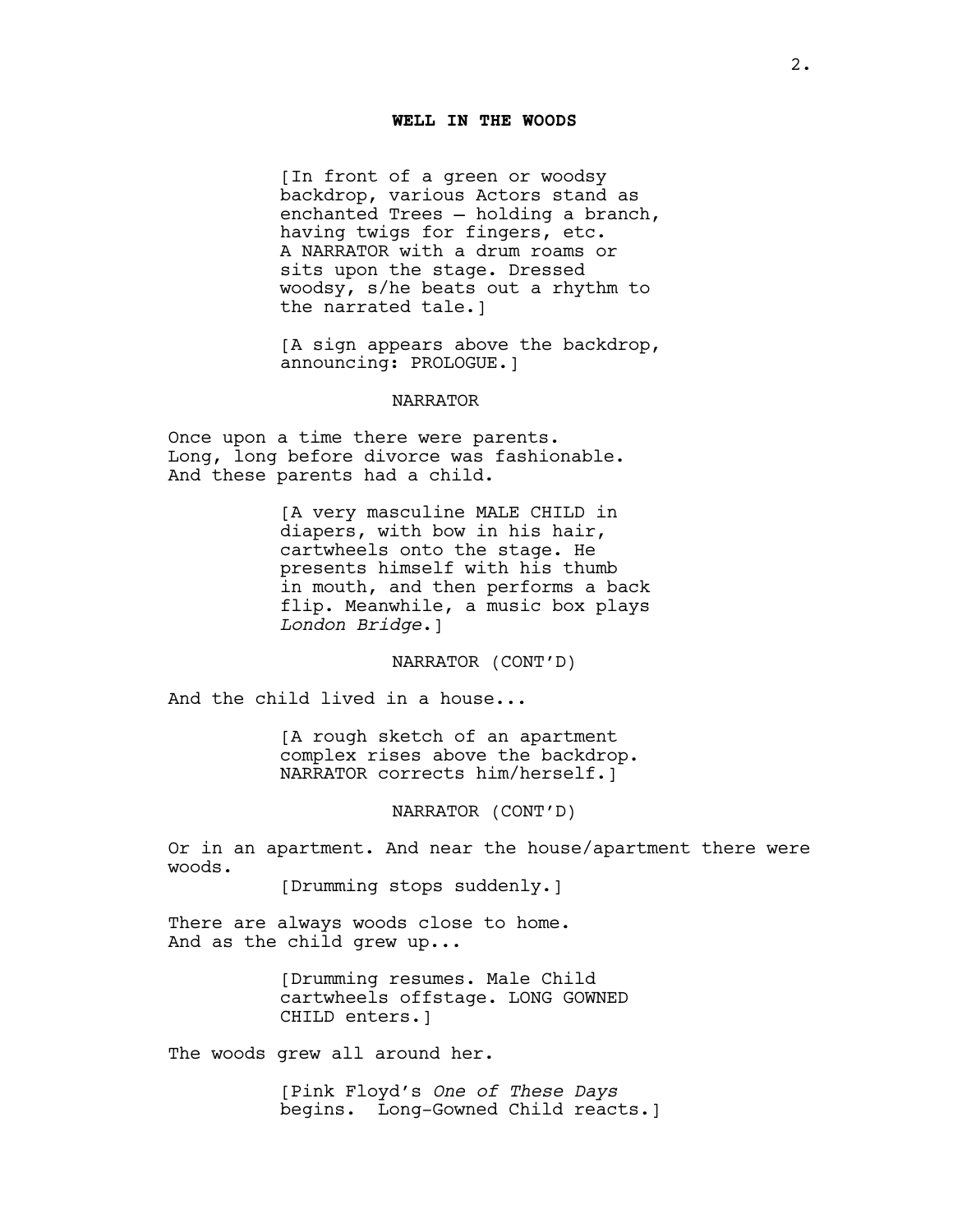### NARRATOR (CONT'D)

No matter how fast the child ran, she couldn't escape the woods.

> [The MUSIC's volume increases, and a sign appears above the backdrop: ACT I: SUFFER the LITTLE CHILDREN. The TWIN ACTOR enters with no face. The CHILD, is stylized movements, tries to escape her TWIN.]

[One TREE suddenly moves and comes downstage. Another sign appears: VOICES. Music fades to accommodate monologues; then rises again.]

#### VOICES MONOLOGUE

The voices come up the stairs after me. Louder and louder they seem to shout. I try to hide, organizing my thoughts, my things. I alphabetize my CDs and books. By author, singer, title, date. It's my system for slipping away, escaping the voices. But stomping after me, they race up the stairs. I always seem to be the focus of blame for my mom's anger. So I try to keep things neat... But my grades aren't as easy to tidy up as my room. And then the worst happens... My dad's voice. Tears fly from my eyes. I want to die, pull away and hide. But the voices chase me down, surround me, and scream in my ears.

> [The VOICES MONOLOGUE covers ears and closes in again as enchanted tree. Another tree comes to life. The VOICES sign is replaced by a sign saying: A GRAVE TALE. This actor sets a tombstone upright. She holds a dandelion as she speaks.]

#### GRAVE MONOLOGUE

Unfortunately, my mom was forced to leave the country. You see, he's an agent for the CIA. She went on some secret mission. My dad saw her off, and then came home to watch my brother and me. Then he married this horrible other woman, as a front. So no one would suspect my mom's secret mission. But I know my mom's gonna come home soon from that foreign country. It's been such a long time. She must be almost done by now. She knows I'm waiting.

> [The GRAVE MONOLOGUE weeps. The MUSIC has reached the ominous part.]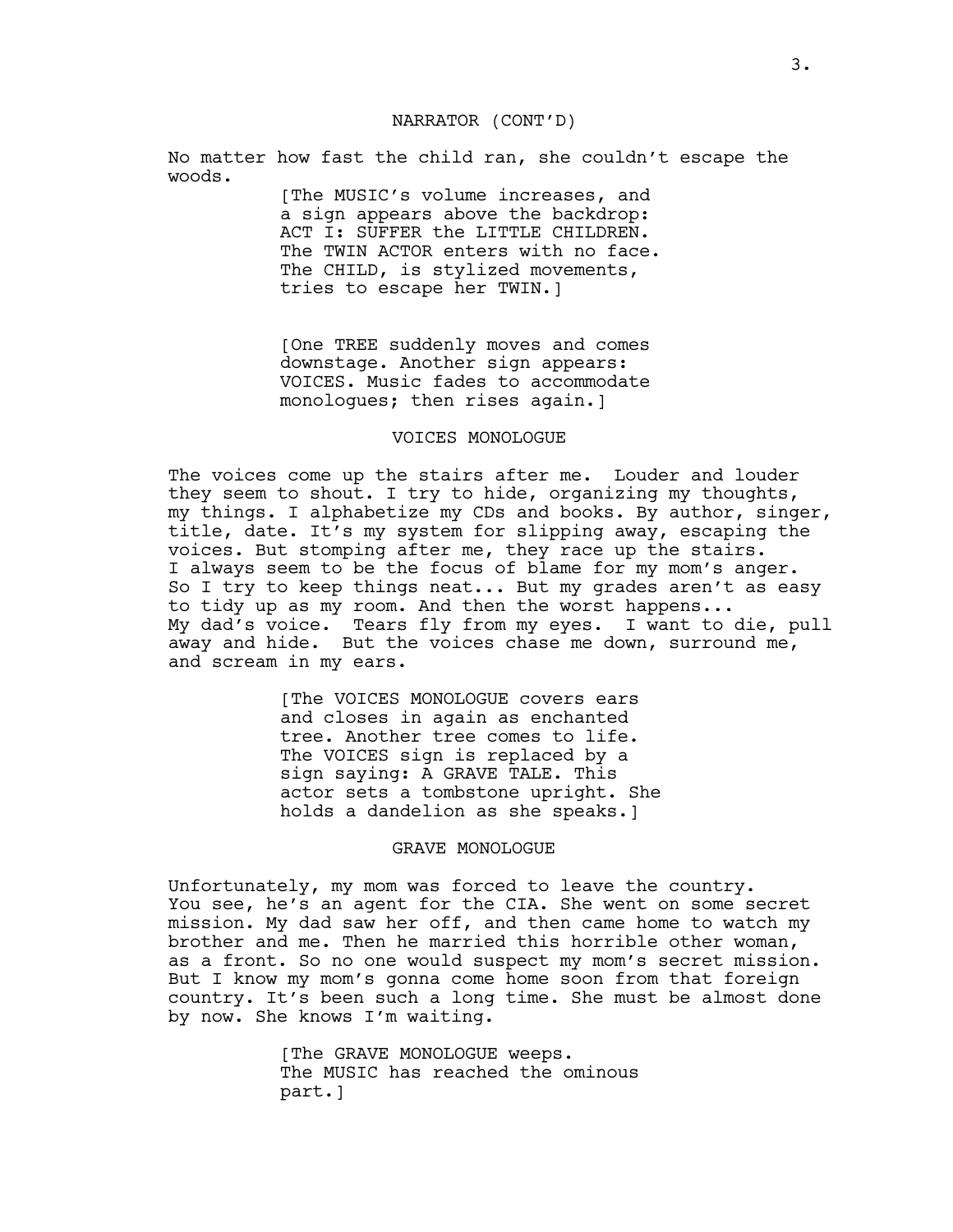### NARRATOR

The child kept running, blocking things out, trying to escape. But the child couldn't outrun the wound.

> [The faceless TWIN walks calmly after the terrified LONG-GOWNED CHILD, who trues to escape. They are dressed in identical long gowns, but the TWIN's face is gauze.]

> > NARRATOR (CONT'D)

The wound was within.

[A third tree comes alive and moves downstage. A new sign appears above the backdrop: THE BOY WHO COULDN'T CRY.]

#### CRY MONOLOGUE

In case you're wondering, I don't cry. I haven't been able to cry for ten years. When I was six, I ran away from home. I packed six cans of soup and a pot. When they caught me, Anne — I won't call her my mom — Anne told her new husband to beat me. And he did. He'd been beating me about half an hour with his belt, when I looked up at him, my eyes pleading, about ready to cry. It hurt so much. But then he said those famous words that I'll carry with me for the erst of my life. "Don't cry, Billy. Don't cry, you sissy. If you cry, I'll beat you harder." So I didn't cry. Not then. Not now. Nothing can make me cry. I got so callous, I learned to laugh at pain. Not only my own, but other people's pain too. I learned that to make it through life, I had to keep alert and keep eyes in the back of my head. My mom— Anne would come home from work t night and beat me while I was sleeping. So every night before I went to bed, I'd whisper, "I don't need *any*body, I don't need *any*body." And I don't. SO who needs to cry?

> [The CRY MONOLOGUE, with jaw jutting out, stands defiant. A fourth tree, GIRL WHO WOULDN'T REMEMBER comes downstage with her FRIEND. The FRIEND is reciting a poem from Milne's *Now We Are Six*.]

#### FRIEND

"When I was one I had just begun. When I was two I was nearly new. When I was three I was hardly me.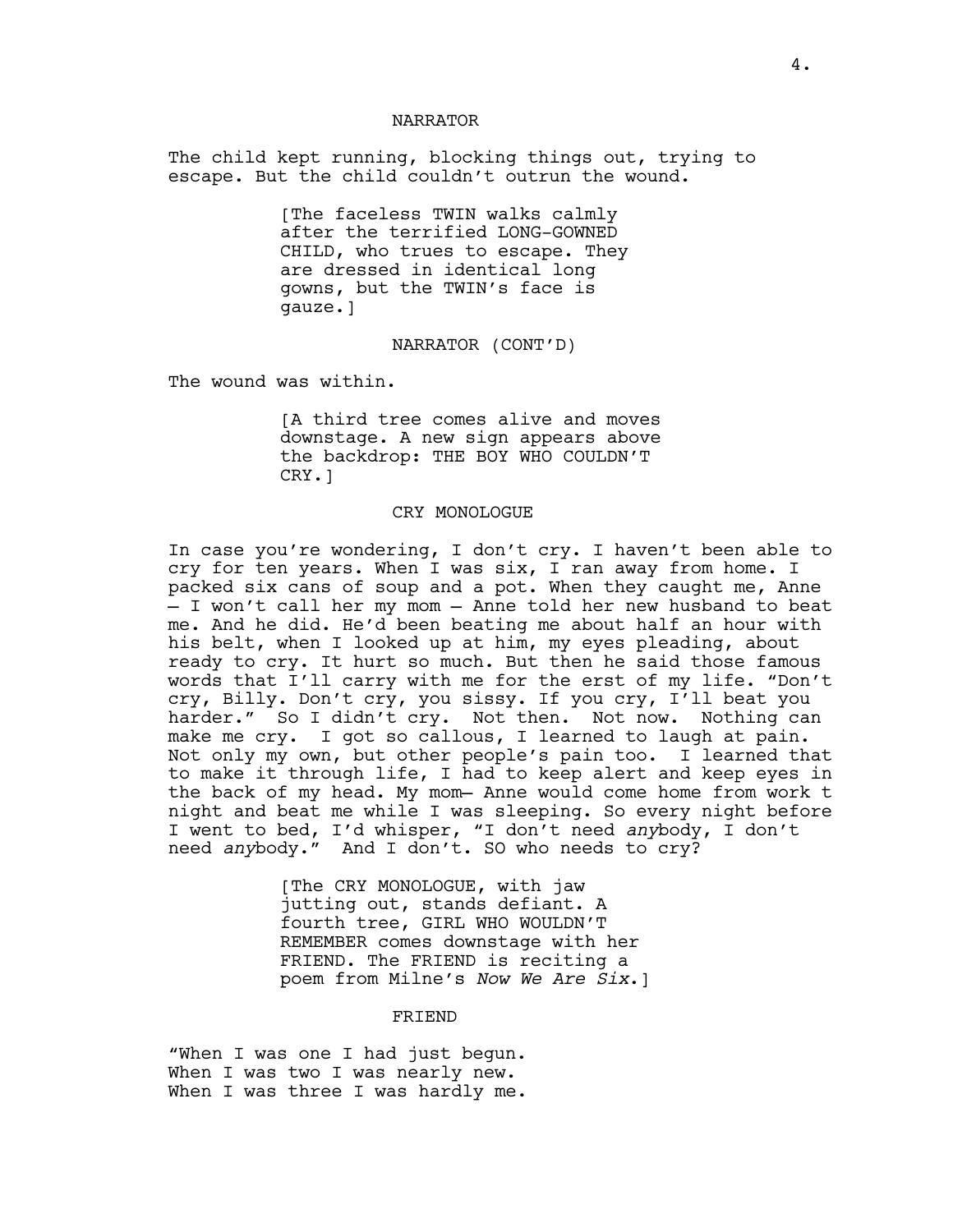### FRIEND (CONT'D)

When I was four I was not much more. When I was five I was just alive..."

> [A new sign replaces the former. It says, THE GIRL WHO WOULDN'T REMEMBER.]

### WOULDN'T REMEMBER MONOLOGUE

Some time between"nearly new" and "not much more." I remember crawling into my little brother's bed, crying and covering my ears. My dad was beating up my mom again. The next day after school she told me and my brother that we were going out for dinner, and then to the mall, shopping. We did, but when it came time to go home, my mom started driving in the wrong direction. She said, "I need to talk to you kids..." We both started crying, and I started shouting, "Please don't say 'divorce,' please don't say 'divorce' — over and over again. She told us we were driving to Stephensville to stay the night there, that she was leaving dad. I was scared, but I felt better because she didn't say, "divorce." My brother reacted much differently. He was in the back seat, and he pretended he was dead. He freaked out. (to FRIEND)

It's very confusing because I think I've blocked out a lot of the things that have happened to me.

> [The FRIEND comforts the WOULDN'T REMEMBER MONOLOGUE.]

[When the Pink Floyd ended, the LONG-GOWNED CHILD had begun to build a circular wall around herself. It is almost completed now, hiding her. Her faceless TWIN stands calmly watching.]

[The NARRATOR drums.]

#### NARRATOR

The child put up a wall to block out the pain that pursued her. But as long as she blocked out the pain, hid from the hurt, as long as the child made believe nothing was wrong, the child had no face.

(stops drumming; drums)

She became one of the enchanted children in the woods. The numb children. Children who had blocked out their pain. Children who tried to escape from their wound.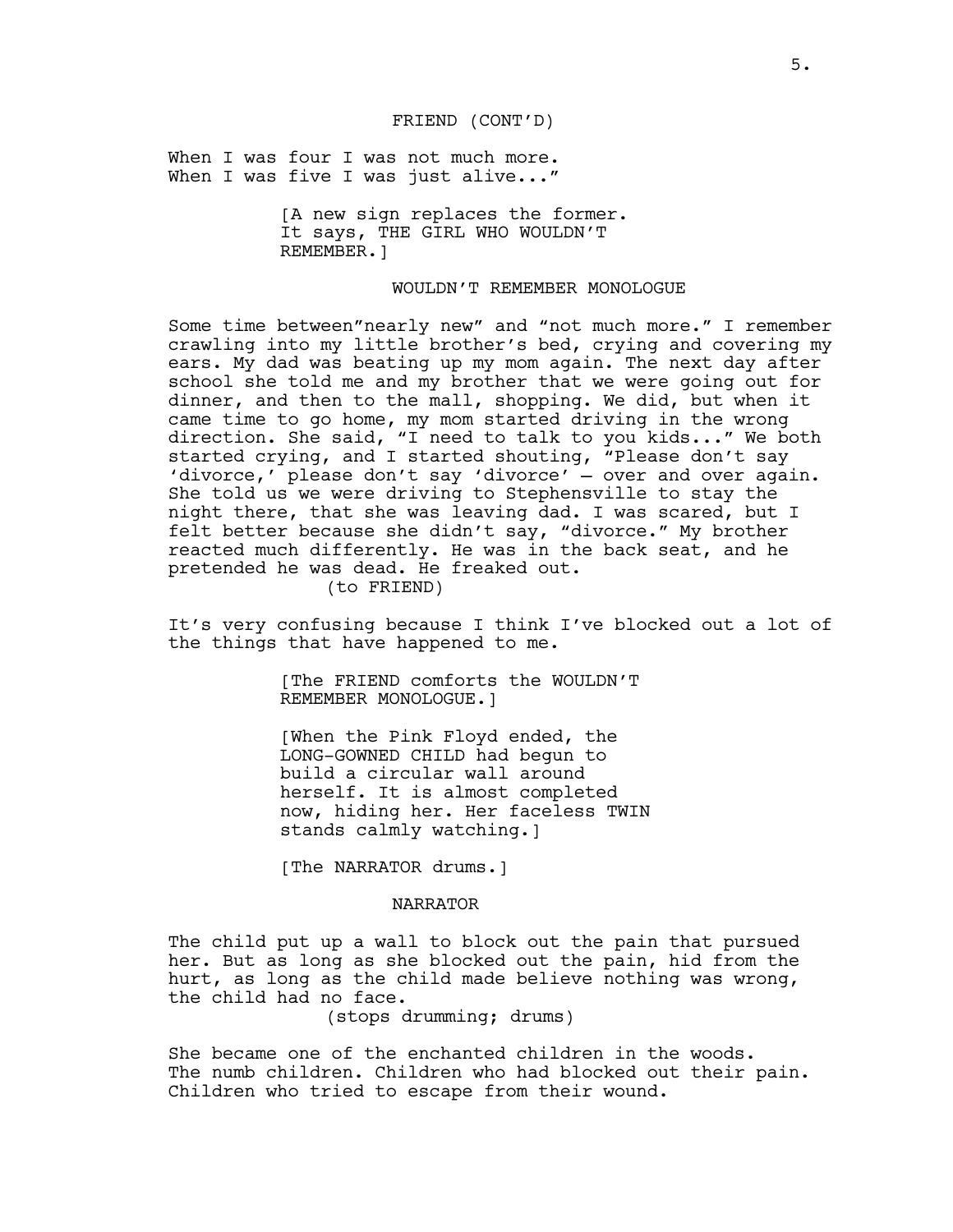[A sign appears above the scrim saying, THE FACELESS CHILD]

NARRATOR (CONT'D)

And at night in the enchanted woods, the wind would whisper the pain of all the numb children. And in every house, into every pillow pain was whimpered, tears were wept, and dreams came hard.

> [The wind SOUND that concludes the Pink Floyd song is heard as the TWIN without a face wanders out of the woods. The LONG-GOWNED CHILD is now completely hidden in the well the circular wall.]

> > NARRATOR (CONT'D)

Meanwhile, the Faceless Child was split in two.

[A TRIO OF FACELESS TEENS appears outside the woods. They are trendily dressed with all the "in" accessories; however, they have gauze instead of faces. Nonetheless, they huddle together, striking "cool" poses as they hang out.]

[A sign appears above the scrim saying, OUR DISTRESSING DISGUISES. The TWIN wanders over to the TRIO. They offer her trendy things to try on: hat, sunglasses, etc. But despite the accessories, the TRIO remains faceless.]

NARRATOR (CONT'D)

She tried on trendy masks and accessories to hide the fact that she had no face. But still the child was unhappy. Then, one day...

> [A sign above scrim proclaims, ACT TWO: DESCENT INTO WELL. THUMP of the drum.]

> > NARRATOR (CONT'D)

One day, while wearing one of her distressing disguises, the child met a stranger, the Healer.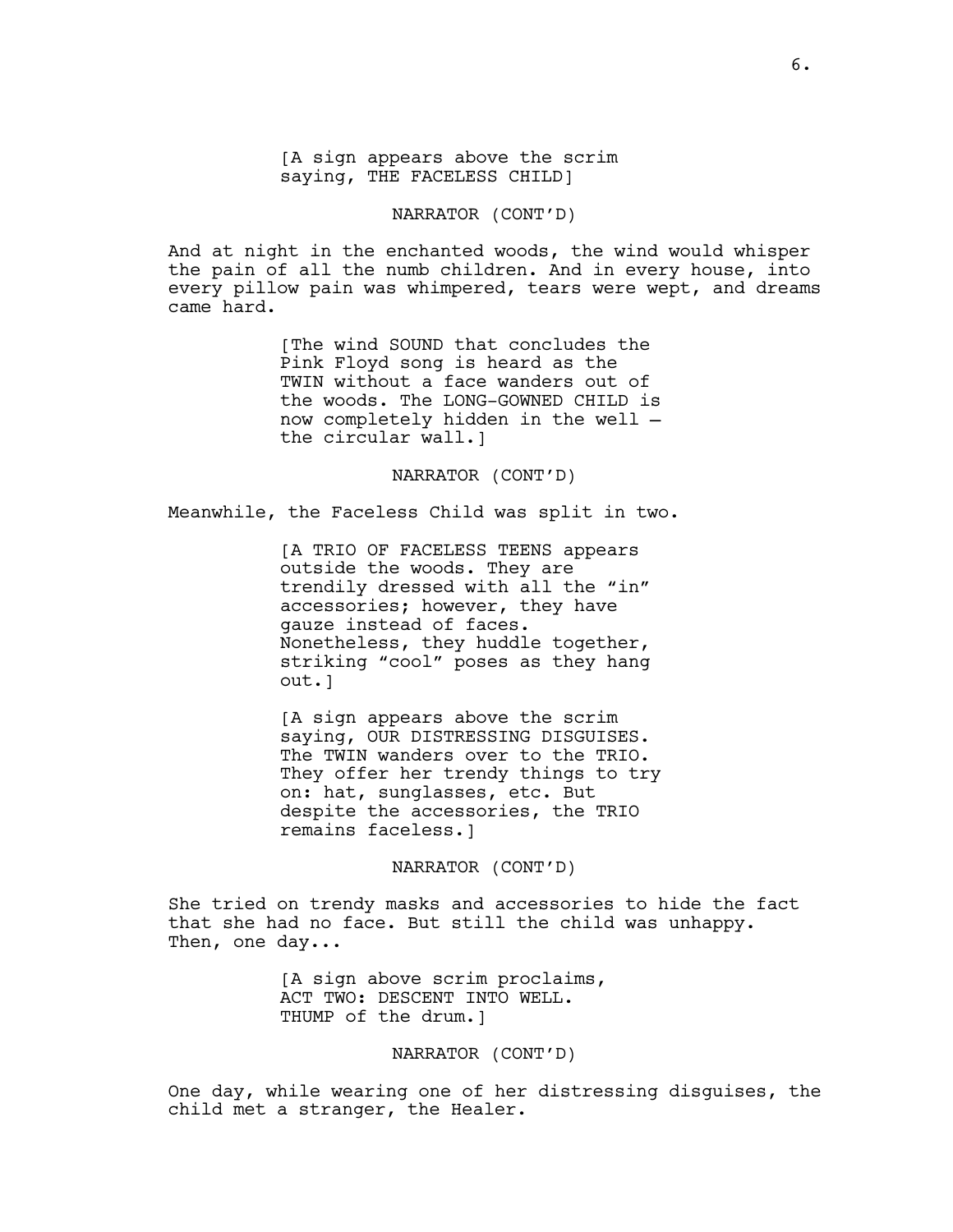### NARRATOR (CONT'D)

She had never met anyone like this before. She certainly had never seen him on TV. She certainly hadn't heard of her in magazines. The Healer wanted to help. But the child had no face. She was afraid of the woods.

> [A sign appears with an arrow pointing that says, WOULDS.]

> > NARRATOR (CONT'D) (pointing)

But the Healer said that she could point out a path through the woods. The Road Not Taken.

> [A second sign accompanies the WOULDS sign, saying THE ROAD NOT TAKEN.]

> > NARRATOR (CONT'D)

The child hesitated. But the Unique Stranger took her by the hand and pointed to the woods. (takes CHILD's hand; addressing her)

All this is yours. The mountains, the trees, the streams. All this is yours, my child. Whether you are in pain or not. Whether you have a mom or dad or not. Despite your wound, all this is yours.

(to Audience)

And the child listened. The healer continued to teach. She told the child that only if she went into the woods...

> [The WOULDS sign trembles while two complementary signs appear: "NOW THIS IS..." says one. "...GONNA HURT A LITTLE," says the other.]

> > NARRATOR (CONT'D) (guiding the CHILD)

...only if she searched in the well of pain... only then would she have a face again. (beat)

And the child trusted. And the child ventured back into the woods. [As the NARRATOR guides the TWIN

toward the well, s/he hands her a bucket.]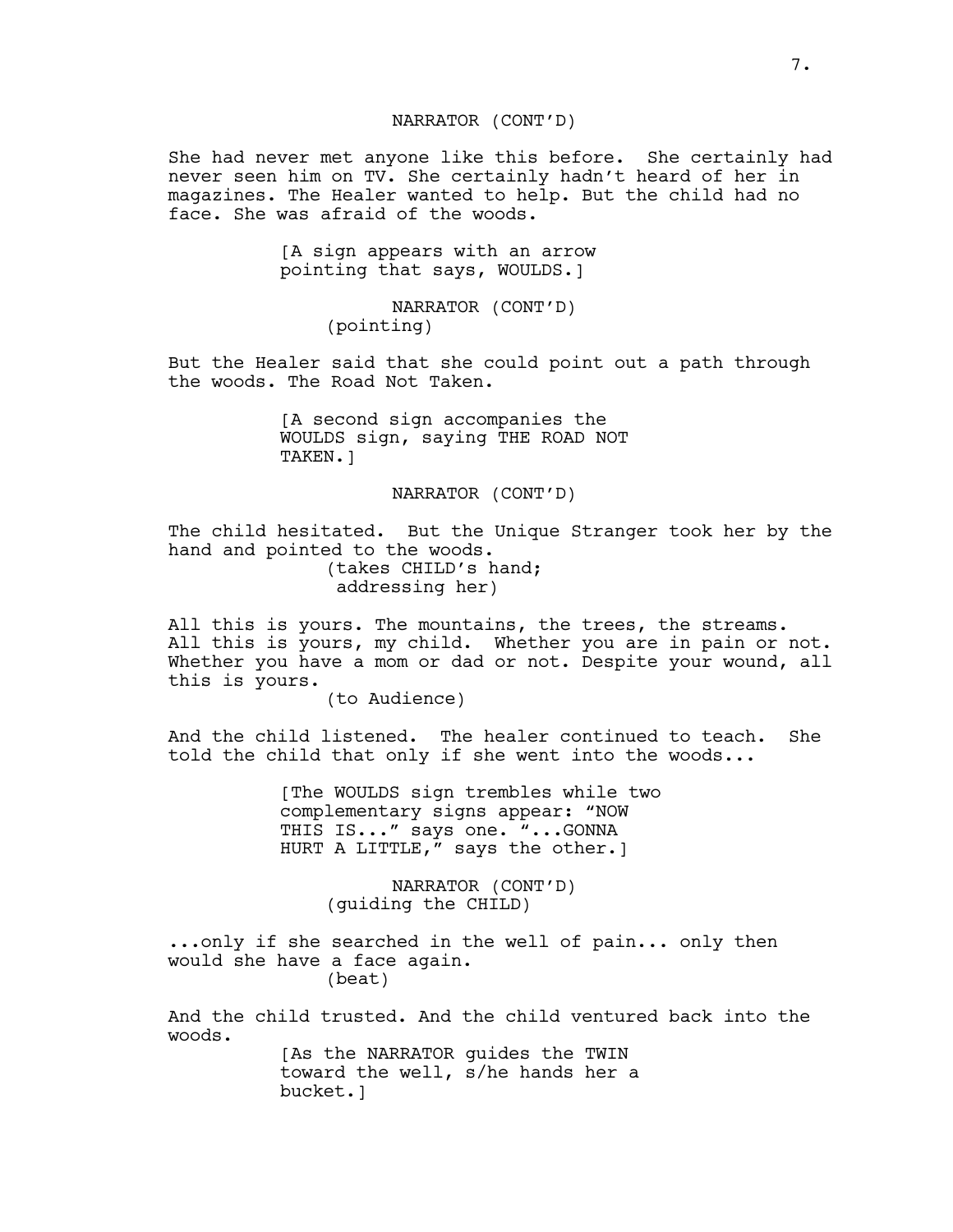[The VOICES MONOLOGUE comes downstage. The VOICES sign appears. Pink Floyd's *Great Gig in the Sky* is background music for ACT TWO.] VOICES MONOLOGUE (covering ears) 1,2,3,4,5,6,7... (covers ears harder; louder) 1,2,3,4,5,6,7... (plays hopscotch; ears covered) 1,2,3,4,5,6,7... (stops)

I tried to talk to the other kids in the playground. But every time I tried, I'd soon be left sitting all by myself. I was never part of the groups. I didn't know the right people. I didn't wear the right clothes. I didn't have the right haircut. I got good grades and wore eyeglasses. I wasn't worth having as a friend.  $1,2,3,4,5,6,7...$  The boys would come up behind me and snicker and make sarcastic comments. "I love you. Will you go out with me? You are so-o cute." I felt tears in my eyes, but I gritted my teeth., Clenched my fists, and stared straight ahead. The times I turned around to face them were worse. They'd bust out laughing, hysterical. Right in my face. Voices. (covers ears)

Always hurtful voices. 1,2,3,4,5,6,7. All good children go to heaven.

> [The TWIN buckets water out of the well. A GRAVE TALE appears. Pink Floyd's song peaks during the following.]

### GRAVE MONOLOGUE

I found my mom's grave. I went to Denver and found my mom's tombstone in the graveyard there. I laid down upon the cool stone for a long time, howling. I sobbed and screamed and cried. "Mommy, Mommy, why did you have to go? Why?" My mom left me when I was three. She died." Don't die, Mommy. Don't go, please. I need you. All the other kids have mommies. Come back. Please..."

(sits up; dries eyes)

You never get over it. I get so pissed off when some idiot says, "You'll get over it." 'Cause you don't.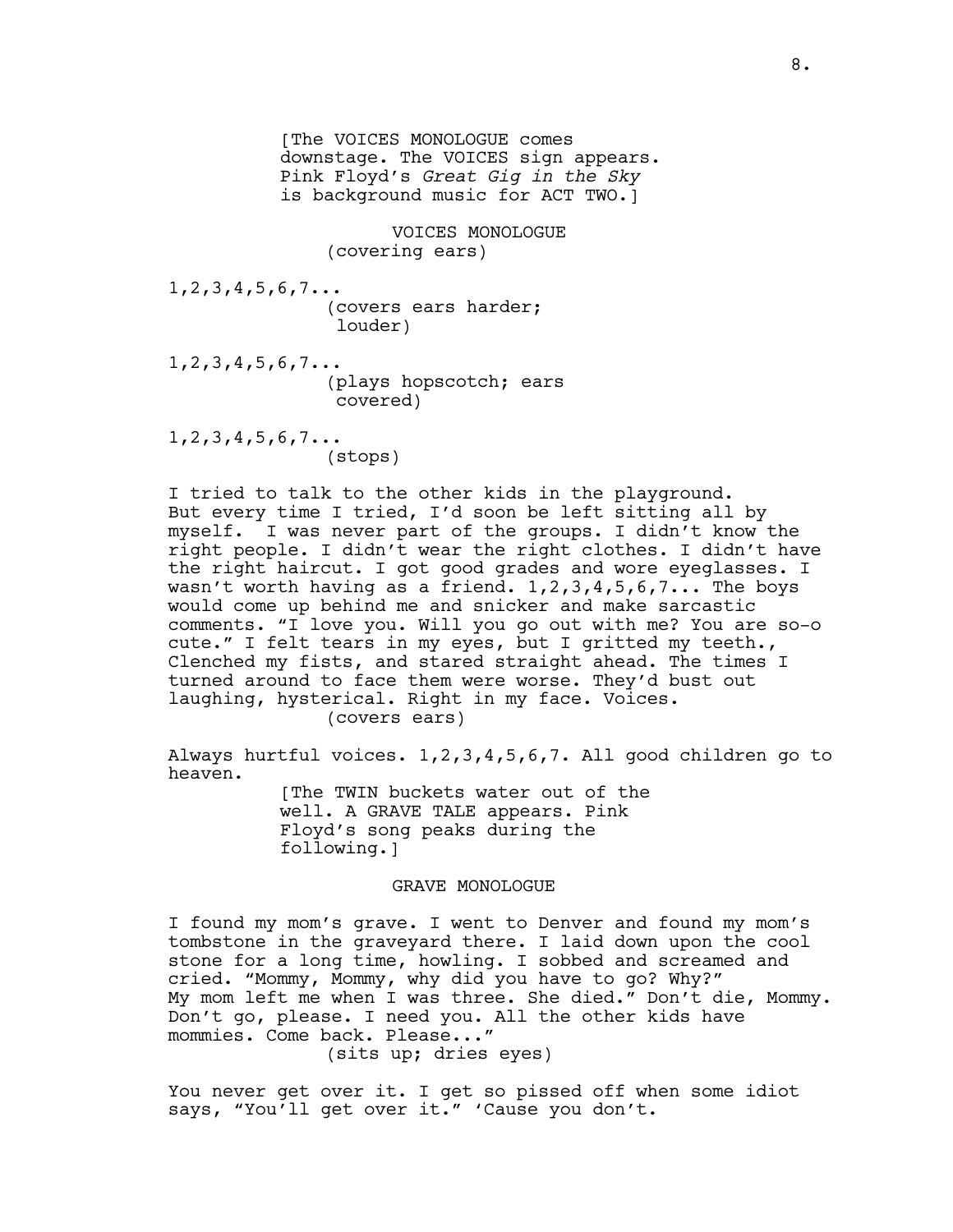### GRAVE MONOLOGUE (CONT'D)

I don't expect to ever get over it. Ever. It's been 10,12 years. And every now and again I get bowled over. My body says, "Enough with this numb bullshit. Let's have a good cry." Big-time losses never go away.. But I guess that's all right. That's what makes us unique. Our personal pain. That's where our strength comes from... I mean, I don't go to movies where mothers die or get killed or anything. Forget about it. I'd go off the chart. I'm no masochist. But I don't run away from pain anymore either. It's what makes me strong.

#### NARRATOR

## (with drum)

No giant can come along and lift you up. No fantasy heroes to help. No handsome princes. No Terminator Two. That magic stuff isn't gonna do. Not even mushrooms or chew. This is bucket by bucket work. Sweet sweat of self-discovery. Dipping down, way down, into the pain. Bucket by bucket, sift your pain.

> [The TWIN continues to bucket out water from the well. THE BOY WHO WOULDN'T CRY sign appears above scrim.]

### CRY MONOLOGUE

My moth- Anne was now beating me 15 minutes a day with a stick from the back of a dining room chair. And then came the final straw. I had been sleeping my room when she came storming in and hit me square in the lungs. And then in the face. I rolled to the opposite side of the bed, trying to draw my knife that I had hid under my pillow. I left that morning.

### (pause)

I remember this rooster that I used to have that I thought was neat. But I chased him around the yard till I caught him. Then I held his head under the cesspool for a minute or so. Then I pulled his head up out of the water and chased him some more. He ran into the hen house. But he got his head caught in the back fence somehow and started flailing about, flapping his wings. I heard a crack, and then he stopped moving. My first reaction was t be mad at the chicken. "Why couldn't you have been tougher?! Sissy! Crybaby!" (beat)

But that wasn't what my second reaction was. I cuddled the dead rooster in my arms, holding it to my body, crying, crying, because I had killed one of the things I cared most about.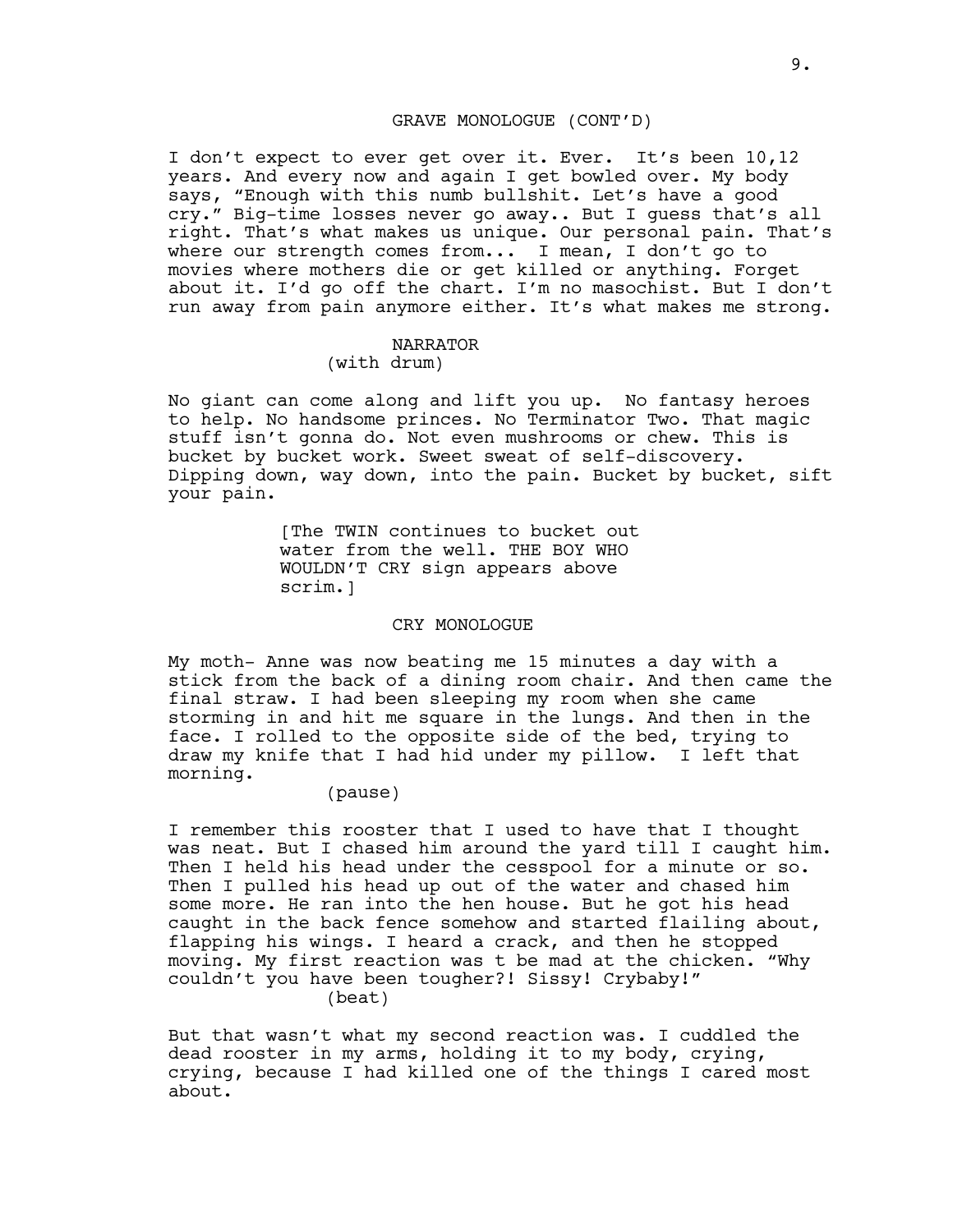CRY MONOLOGUE (CONT'D) (after a pause)

I miss the touch my mom used to give me when I was really little. I wish for and yearn for that touch and care. Sometimes I say I don't need anybody, but now I call bullshit on myself whenever I say it. I learned I *do* need people. My heart is aching to care. But I hold myself back.

> [While the LONG-GOWNED CHILD buckets water and MONOLOGUES speak, the REMEMBER MONOLOGUE has wandered almost behind the backdrop scrim.]

[Now her FRIEND and a MALE COMPANION guide her back downstage. It appears as if the GIRL WHO WOULDN'T REMEMBER has been crying. Her sign appears above scrim.]

#### FRIEND

(guiding GIRL WHO WOULDN'T REMEMBER back)

When my cousin was 12, a man dressed as a woman came through her bedroom window, held a knife to her throat, and forced her to have sex. She testified and the rapist went to jail. Supposedly for six years. But after three years, when she was 15, the rapist was released from jail. Nobody told my cousin. The rapist tracked her down and raped her again. My cousin has plans to kill her rapist. Meanwhile, she's moving to New York.

> [The three friends sit down. THE GIRL WHO WOULDN'T REMEMBER still has her head bowed.]

#### MALE COMPANION

We were buying a house, and this real estate guy was showing it to us. Anyway, he said he had a job for me, if I wanted to earn some extra money. I never told anybody about this. Not even my therapist.

#### FRIEND

It's okay.

#### MALE COMPANION

I was only 11. My father said it was okay to go. So I got in this real estate guy's car, and we drove to this other house in the country he was selling. But on this dirt road he pulled over, and turned off the car.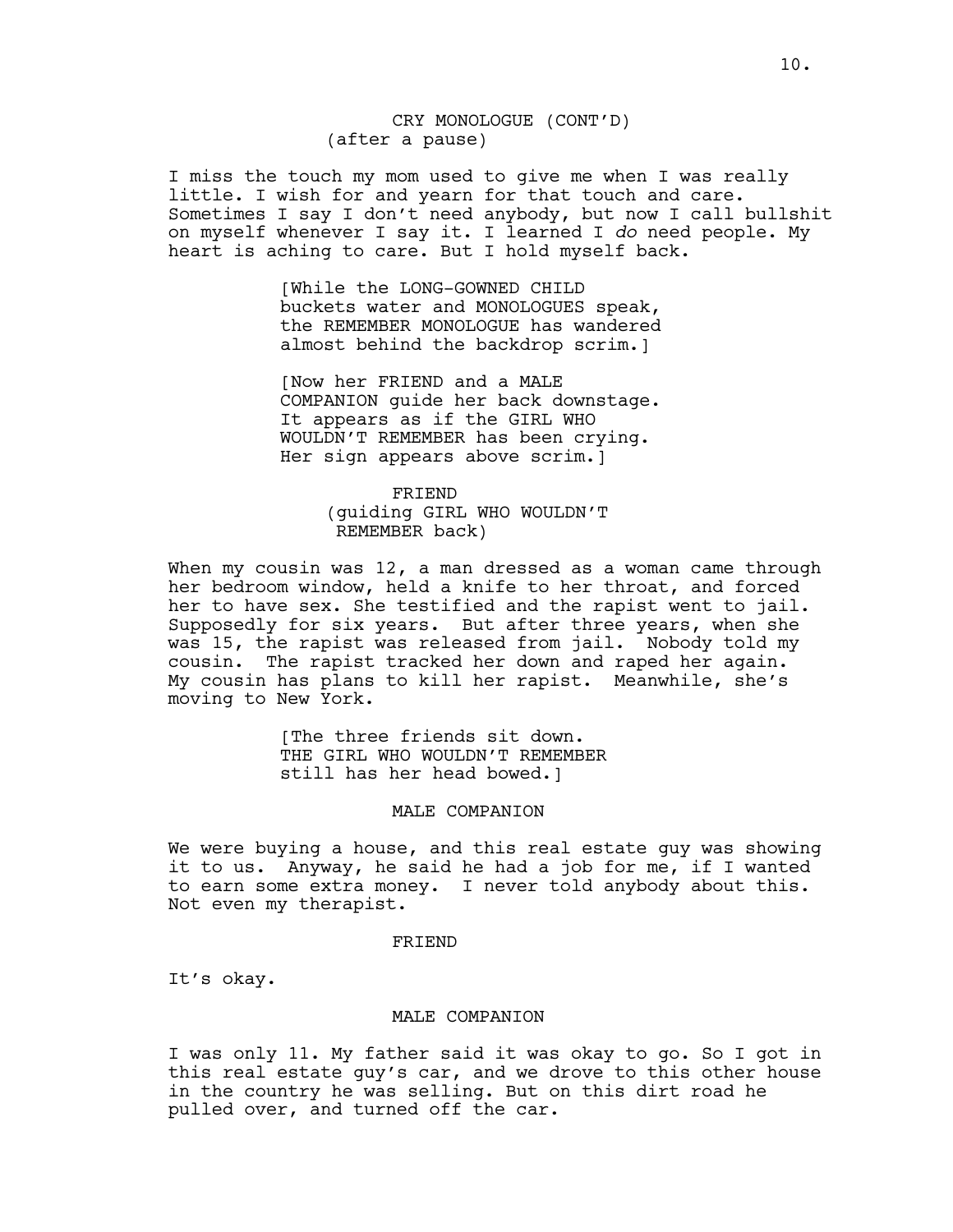### MALE COMPANION (CONT'D)

 He put his hand on my leg. Then he opened my zipper. I froze. I didn't know what to do. I let him do it. And then I felt like it was my fault.

#### FRIEND

It wasn't. It wasn't your fault.

### MALE COMPANION

Sometimes I think I'll go back there. I'll go back and kill that guy.

#### FRIEND

Go ahead. Be angry. It's okay.

### REMEMBER MONOLOGUE

Okay. I remember. I can tell you two, I think. Okay. My uncle used to live with us. Once when I was nine, it was the winter, and I was sleeping, and he crawled into bed with me. He said he was cold and wanted to get warmed up. He said he wanted to hug me. My dad never hugged me. And I always wanted him to. My uncle held me so tight, I felt safe. I felt nothing bad would ever scare me and my little brother again. And that maybe my uncle could protect my mom too; keep my dad from beating her up. But then my uncle started squeezing my waist...

> [The FRIEND puts an arm around her.]

> > REMEMBER MONOLOGUE (CONT'D)

I got scared. I wished Wonder Woman would bust down the door and save me. He told me if I screamed he'd kill me. "And if yo ever tell anybody." He said, "I'll kill your little brother." I didn't know my uncle wanted to kill my little brother. We hadn't ever done anything to him. And then... And then there was the pain. A breaking and entering that tore my mind. My mind gave, I guess, because my body couldn't. My mind shut down, to shut it all out.

> [As REMEMBER weeps, the NARRATOR comes forward, beating his drum.]

### NARRATOR

The wound that had been a wall, was now a well. And in the well was life-giving water. When all the buckets of pain had been lifted to the surface, the Faceless Child rose up from behind the wall.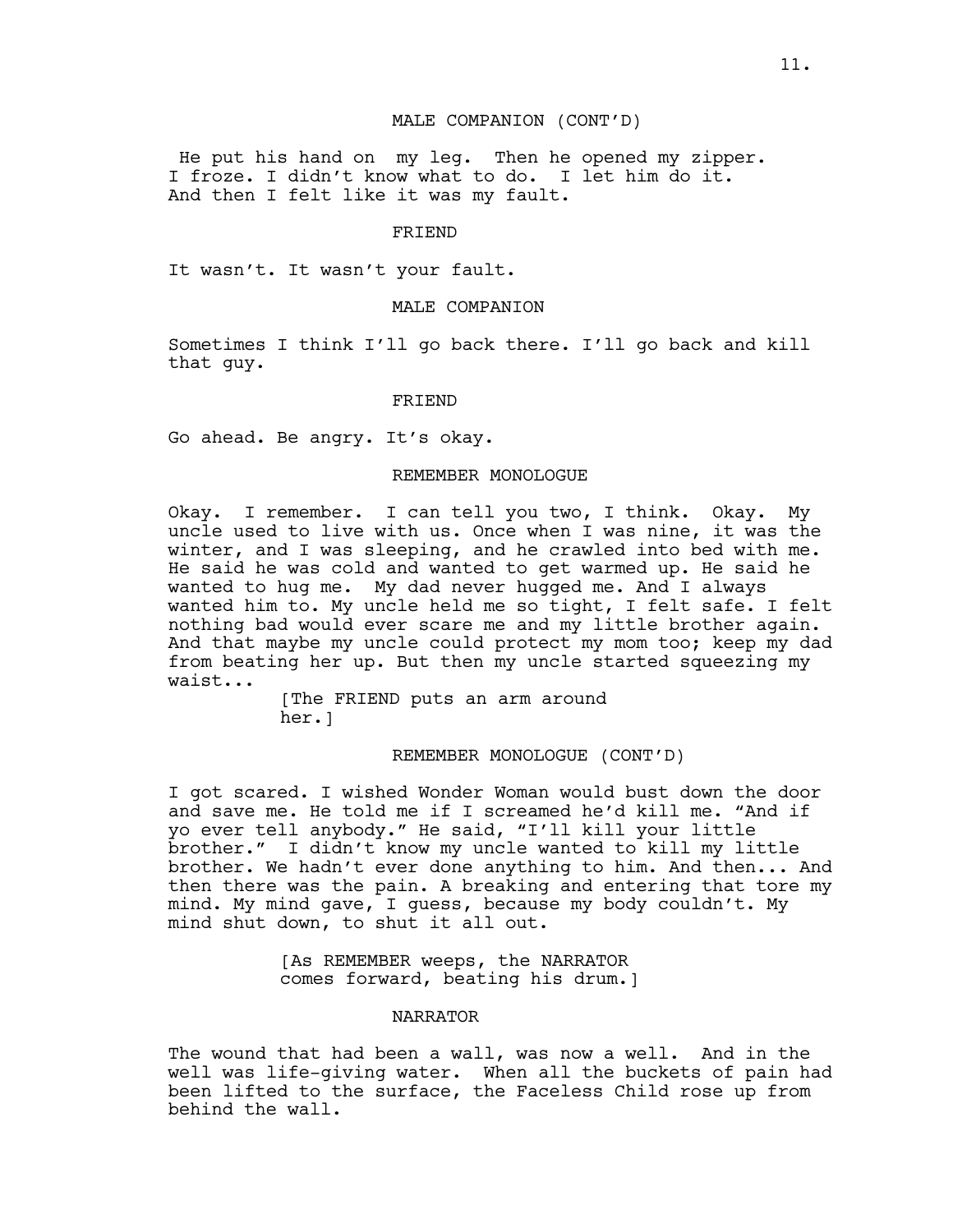[The LONG-GOWNED CHILD, looking into a hand-held mirror, rises from behind the wall. She sets the mirror down, greets TWIN and unwraps TWIN'S facial gauze.]

NARRATOR (CONT'D)

The Child had found herself. She now had a face of her own.

[The CHILD and her TWIN take the bucket of water over to the three Friends sitting in a circle. With a ladle, they reverently share the water, as in a Native American ceremony.]

> NARRATOR (CONT'D) (drumming)

Sharing the water of her story took away her numbness. It took away her shame. It gave the Child back to her self. And she was strong. She recognized other numb children looking for their lost faces. And together they shared the cup of sorrow. And it was healing. (drums)

Whereever your wound is, that is where your strength will be. The Healer can guide you through that pain.

> [The VOICES MONOLOGUE comes downstage. A large signs appears above backdrop saying, "ACT III: THROUGH THE WOUND TO WONDER."]

### VOICES MONOLOGUE

My wound was isolation. Nobody wanted me for a friend. But because of that isolation I discovered books. Books became my friends. My Healer. (waves to the NARRATOR)

Books were my constant Healer. First, my childhood books the ones my parents used to read to me, once upon a time. Remember those stories? The ones that soothed you to sleep at night, and made you believe in magic - with their elves and clowns and flutes and flowers?... I believed in magic then. And I still do...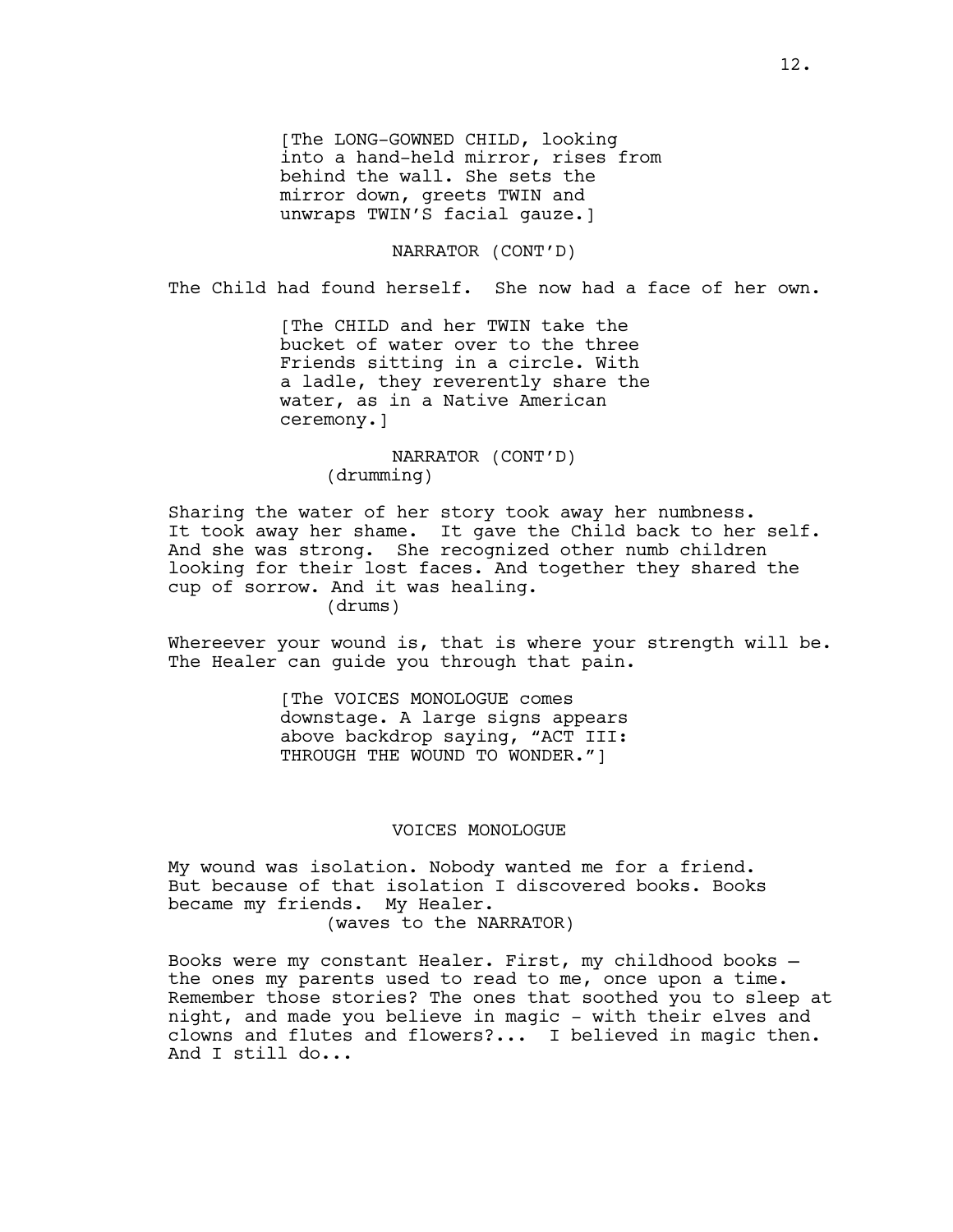### VOICES MONOLOGUE (CONT'D)

I remember sitting in my room after a fight with my parents, or when a friend let me down, or during one of those times when the world seems to be collapsing all around. And there's these books – just sitting there, calm as can be, while the rest of the world is a swirl of chaos and frayed nerves. And the books, they just look at me with their colorful covers. They have so much innocence, carry so many memories. "Once upon a time... Long, long ago in a faraway land..." Those words are so soothing. And do the characters in these stories bomb nations "for the good of the country"? Or worry about payday? No. They're just juggling and falling into cookie dough, eating chicken soup with rice, bringing peace... Take a good look at those children's books of yours; alone, in your room. And be silent. Because I don't care what they say about the pain of being on the outside, looking in... 'Cause there's a whole lot of joy on this side of the window too.

> [The VOICES MONOLOGUE — with an armful of books — moves briskly over to the "water circle" of friends. She joins the circle and begins sharing books with the others. She accepts the ladle of water.]

[Meanwhile, the GRAVE MONOLOGUE hurriedly comes downstage with an in-your-face demeanor. She points her index finger at the audience.]

#### GRAVE MONOLOGUE

Hey! Don't let them tell you "you'll get over it"; "you'll put it behind you". No! You gotta go through it. Go through your wound. Look through it like it were a window. And boy, you'll see new horizons all right. A new day will dawn, girl.

> [The GRAVE MONOLOGUE plops down in the circle, and eagerly reaches for the ladle of water. While this group shares and shows affection, the BOY WHO COULDN'T CRY hangs back. Downstage in his track outfit he runs in place, getting nowhere.]

> > CRY MONOLOGUE (running in place)

I started running when I was seven — to make my parents proud of me. "So what?" My moth— Anne said.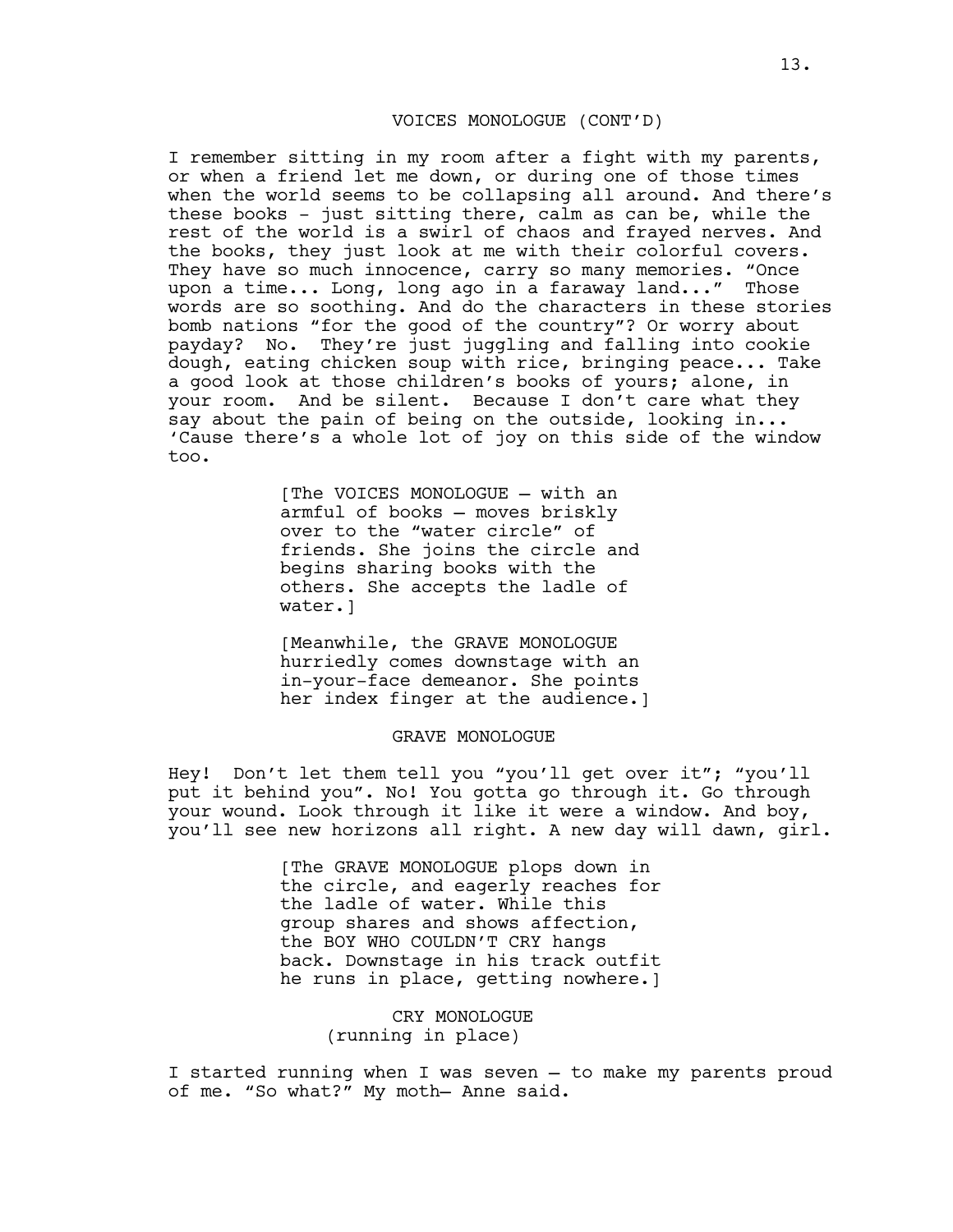### CRY MONOLOGUE (CONT'D)

"You won a race, so what?" Sometimes now I think maybe I run to get back at my parents. Because to them it's a hard thing, running. They can't do it. Recently she said, "I'm sorry, Billy, for beating yo." And this time I said, "So what?" What do you want me to do, jump up and shoot sparks outa my ass? So she's sorry, so what? That's for her. Not for me. This forgiveness thing: forget it! That's for later. Right now I hate them. And it's good.

(pause; still running)

I run for myself now. It makes me feel like I'm in control. That's not too much to ask, is it? To have a little control over my life?

> [The NARRATOR approaches and whispers something in CRY BOY's ear. CRY BOY, still facing forward as he runs in place, nods.]

> > CRY MONOLOGUE (CONT'D)

But I gotta admit: Coach helped me. I don't let people get too close, get inside me, but Coach— He's been there for me all three years. Driving me home from practice, giving me odd jobs to earn spending money. If there's anybody you could say I let my walls down with, I guess— 'Cause Coach has been like kinda a father figure. He helped me fill out this college application for a track scholarship, and—

> [The CRY BOY lowers his head. He stops running. He wipes away a tear with the back of his hand. The NARRATOR places a hand on the BOY's shoulder, nodding encouragement.]

> > CRY MONOLOGUE (CONT'D)

I guess you could say the group's been— (indicates circle of friends)

The group's the closest thing I have to love in my life. But it's hard to get used to it. I'm scared of it.

> [The NARRATOR gently guides the BOY to the circle of friends. They welcome him. He accepts this, but sits slightly apart. Tentatively, he takes the ladle of water and drinks.]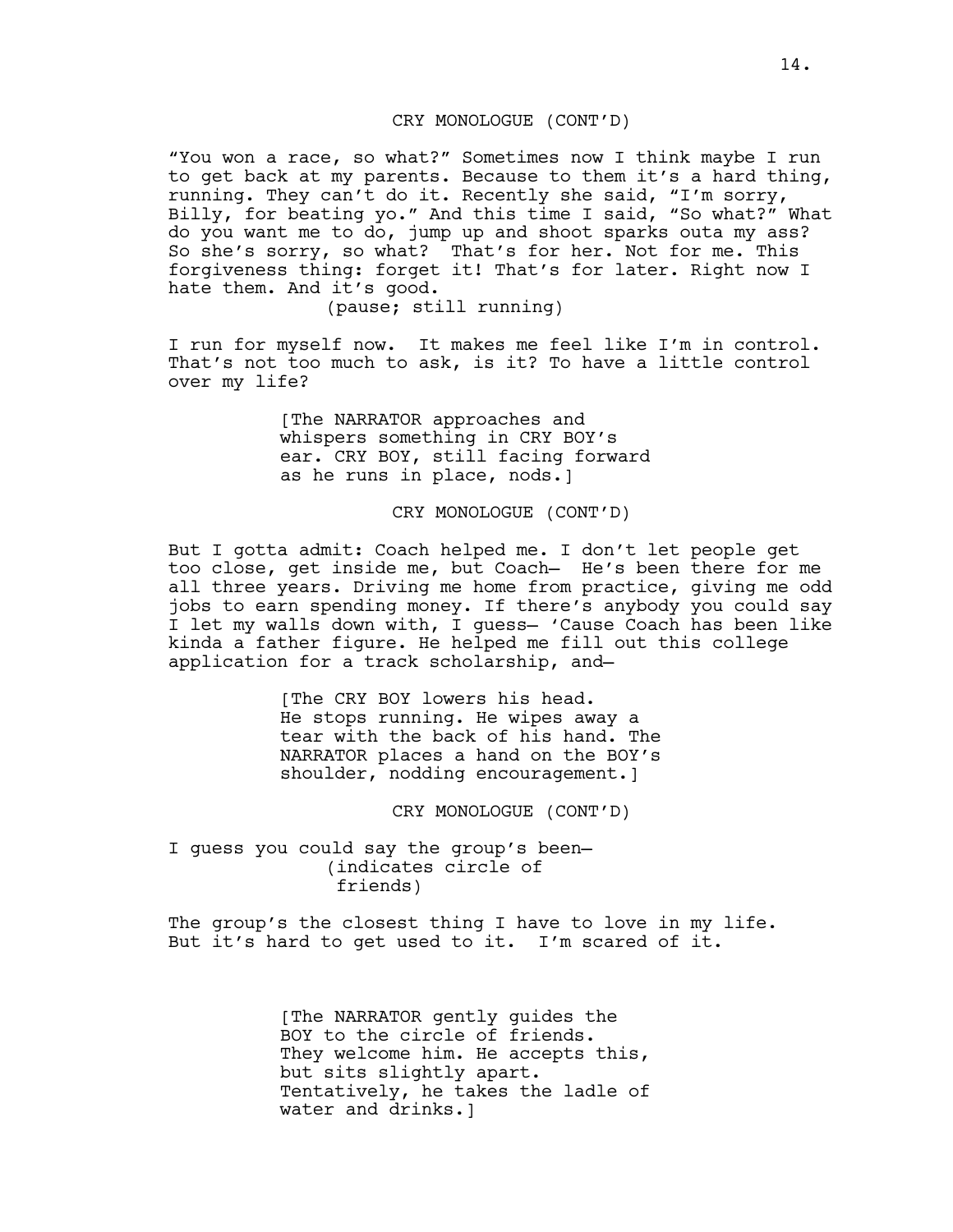REMEMBER MONOLOGUE (seated in circle; to CRY BOY)

The first meeting I went to, I told them all my most shameful stuff. And they gave me their phone numbers! To call them!

> [She holds out her hand. While the NARRATOR comes downstage, drumming, the CRY BOY stares at the extended hand.]

#### NARRATOR

Where your wound is, Where your scars are, That's where your genius will be. Wherever the wound appears in your psyche: Shaming mom, Drunken dad, feeling crazy, disability. Whether the hurt's from isolation, abandonment, frustration or disease; the wound is the window through which you'll see the sun. The wound is the fire in which you'll forge your gift you'll one day give to others. Without your wound where would your powers be?

> [Cat Stevens' song *If You Want to Sing Out, Sing Out* begins very low. Some in the circle begin to sway. The REMEMBER MONOLOGUE still has her hand out. She extends it further and CRY BOY holds up his hand but can't extend it.]

[Meanwhile, the NARRATOR has set down his drum and come to the lip of the stage to intimately address the audience.]

NARRATOR (CONT'D)

When you were first born into this world, you each brought this fantastic force with you, this incredible energy, this legacy of thousands of years, coming out of centuries, from eons, through plant and animal life and — And people didn't want that. They wanted a nice boy.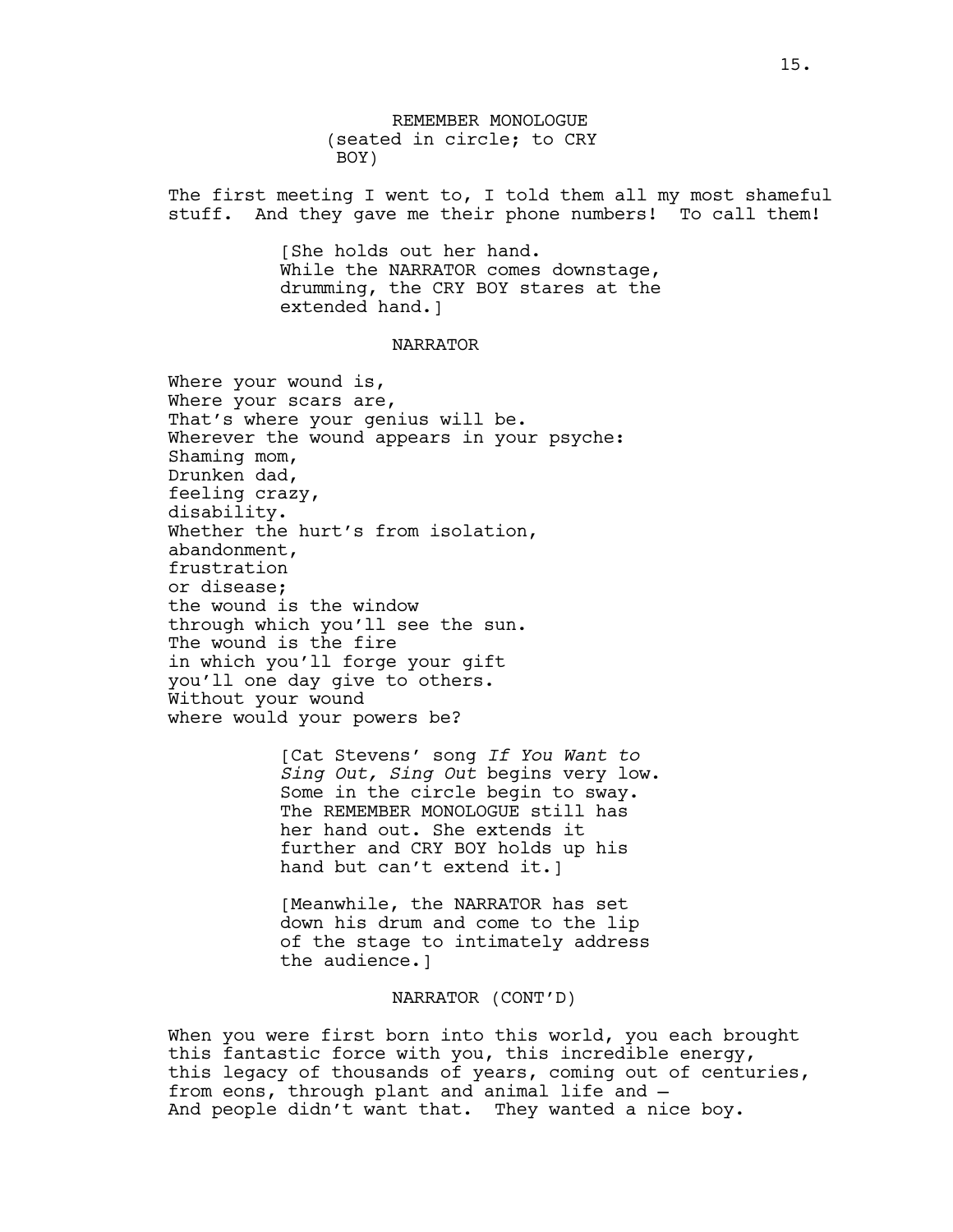NARRATOR (CONT'D)

They wanted a good little girl. They didn't want the energy you brought You couldn't believe it. They didn't want you the way you were. That was your first rejection. (beat)

So you invented a false face. You put on a mask. To survive. Miss Rebel. Mr. Do-Gooder. Miss Independent. Mr. Athlete. Miss Jokester. You put on a mask. To survive. Forgive yourself. You did the right thing. You took care of yourself. You survived. There you are! Let's give ourselves a hand for surviving.

> [The CRY BOY takes the REMEMBER GIRL's hand. The NARRATOR encourages the audience to applaud, and as the MUSIC rises, the circle of friends stand and applaud.]

[Almost as soon as the applause starts, the NARRATOR holds up his hand for silence. MUSIC fades.]

NARRATOR (CONT'D)

But now the real work begins. The sweet sweat of self-discovery. Turn off your ipod, computer, your phone. Listen to the silence instead, the still small voice within. Listen to your heart. Take hints from your dreams. Bow your head to the earth and listen. There's healing.

> [The Cat Stevens song rises in volume and the group of friends get silly and affectionate: dancing, tickling, teasing.]

> > NARRATOR (CONT'D) (inviting audience onstage)

Come look into the well. Look into the wound. Look into the well of pain and see your true face. Accept yourself. Then come accept the rest of us.